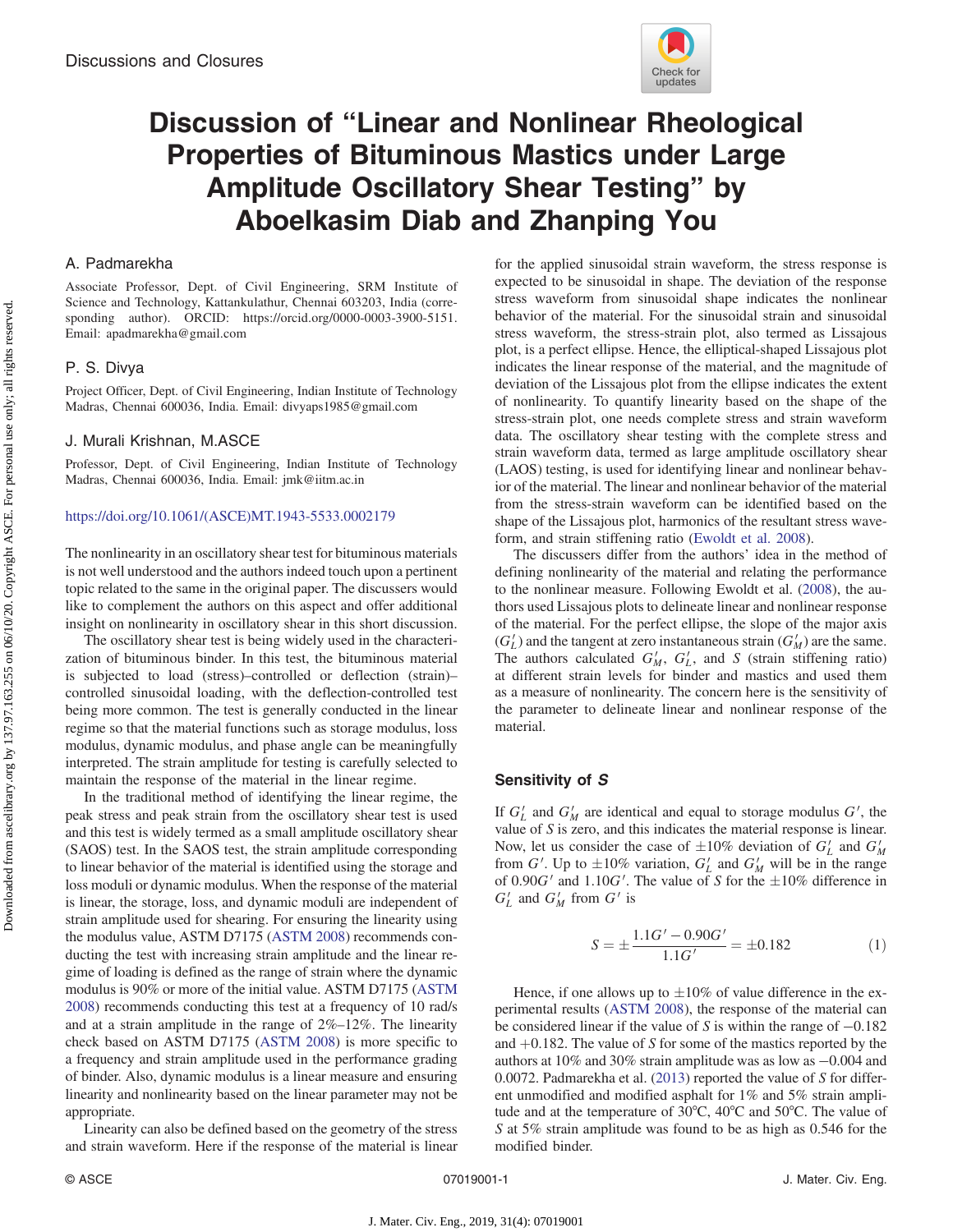<span id="page-1-0"></span>

In this short discussion, we report the value of  $S$  for the sample binder tested at two different strain levels. For this purpose, the binder was sheared using large amplitude oscillatory shear protocol in a dynamic shear rheometer (MCR 302, Anton-Paar, Austria). Long-term-aged polymer-modified binder was used here for testing. The stress and strain (MCR 302, Anton-Paar) waveform data were collected for two different strain amplitude of 0.5% and 40%. These are the two extreme strain levels used by the authors. Both tests were conducted at 40°C and at a frequency of 1 Hz. The stress and strain waveform was normalized with respect to the maximum value, and the Lissajous plot was constructed and its shape was compared with the ideal ellipse shape. Fig.  $1(a)$  shows the comparison of the Lissajous plot for 0.5% strain amplitude with the ideal ellipse. The Lissajous plot was observed to coincide with the ellipse. The value of S calculated using  $G'_{L}$  and  $G'_{M}$  was 0.067. Fig. 1(b) shows the comparison of the Lissajous plot for 40% strain amplitude with the ideal ellipse. One can observe the deviation of the Lissajous plot from the ellipse. The value of S in this case was calculated to be 0.101.

## Sign of S

Another concern is the sign of  $S$ . The value of  $S$  is positive if  $G'_{L} > G'_{M}$ , and as per Ewoldt et al. (2008) this condition indicates strain stiffening behavior. The value of S is negative if  $G'_{L} < G'_{M}$ , and this indicates strain softening behavior. The value of S as per Fig. 13 in the original paper, especially for controlled binder and the binder and fly ash mastic, increases on the negative side with increase in strain amplitude. As per Ewoldt et al. (2008), this indicates the strain softening nature of the material, and not the decrease in the extent of nonlinearity as stated by the authors.

All the preceding discussion also holds for the thickening ratio (T) measured from  $\eta'_{L}$  and  $\eta'_{M}$ . Here,  $\eta'_{L}$  and  $\eta'_{M}$  indicate the instantaneous viscosity calculated at the smallest and largest shear rates using a stress-shear rate plot, also termed as a Bowditch plot (Ewoldt et al. 2008).

## Harmonics of the Waveform

In the polymer literature, harmonic analysis is used to a large extent to verify the shape of the response stress waveform [\(Hyun et al.](#page-2-0) [2011](#page-2-0)). The response stress waveform can be mathematically represented using the Fourier series function as given in Eq. (2)

$$
\sigma = \gamma_o \sum_{n=\text{odd}} [G'_n \sin(n\omega t) + G''_n \cos(n\omega t)] \tag{2}
$$

where  $\sigma$  = stress;  $\gamma_o$  = strain amplitude;  $\omega$  = frequency; t = time;  $G'_n$ and  $G_n''$  are material functions; and *n* is the harmonic of waveform function, and with the stress being odd function (Bird et al. 1987), *n* takes only the odd numbers  $(1, 3, 5, 7, ...)$ . The presence of higher harmonics ( $n = 3, 5, ...$ ) in the stress waveform indicates the nonlinear response of the material. As of today, no studies have reported the intensity of third harmonics for bituminous binder. For this short discussion, the intensity of third harmonics of the stress waveform data collected using the LAOS protocol are reported. The intensity of the third harmonic  $(I_3)$  of the stress waveform of the bituminous binder when tested using 0.5% and 40% at 1 Hz frequency and 40°C was found to be 2,750 and  $1.59 \times 10^5$  Pa. Polymer studies use relative intensity (the ratio of third harmonic intensity  $I_3$  to first harmonic intensity  $I_1$ ) to delineate linear and nonlinear response [\(Hyun et al. 2011](#page-2-0)). For polymeric materials, the value of  $I_3/I_1$  is as low as 10<sup>-2</sup> for linear response and as high as 10 for nonlinear response. Such a range is not established for bituminous binder and mastic.

To conclude, the response of the material can be linear at lower strain level, and as the strain in the material increases, the same material can exhibit nonlinear response. It is necessary to delineate the strain level corresponding to linear and nonlinear behavior of the material. Within the context of the LAOS data presented by the authors and supplemented by the discussers, it is not very clear how to delineate the linear and nonlinear behavior of bituminous material. Hence, at best, it is too early for the authors to make the following observations: "These local nonlinear measures could differentiate between the type and concentration of mineral fillers at different strain amplitudes; therefore they can be used to rank the properties of bituminous materials in the nonlinear regime" and "Overall, the nonlinear measures showed the ability of the mastics to withstand high strain amplitudes, which can be a good indicator of their ability to resist pavement distresses, especially high loading–associated distresses (e.g., rutting)."

## **References**

- ASTM. 2008. Standard test method for determining the rheological properties of asphalt binder using a dynamic shear rheometer. ASTM D7175. West Conshohocken, PA: ASTM.
- Bird, R. B., R. C. Armstrong, and O. Hassager. 1987. "Fluid mechanics." Vol. 1 of Dynamics of polymeric liquids. New York: Wiley.
- Ewoldt, R. H., A. E. Hosoi, and G. H. McKinley. 2008. "New measures for characterizing nonlinear viscoelasticity in large amplitude oscillatory shear." J. Rheol. 52 (6): 1427–1458. [https://doi.org/10.1122/1](https://doi.org/10.1122/1.2970095) [.2970095.](https://doi.org/10.1122/1.2970095)